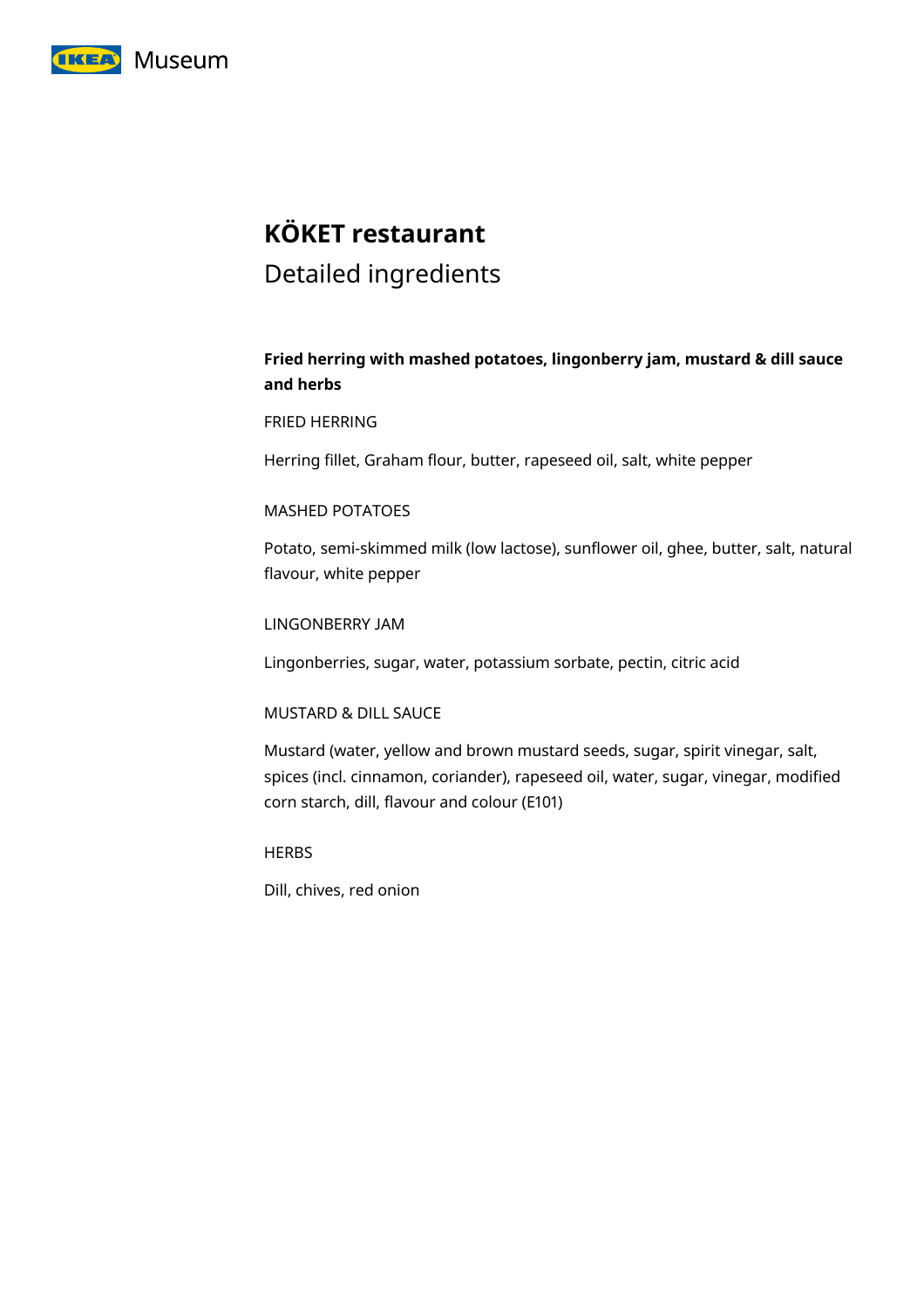# **Deep-fried bread with shrimp & smoked salmon hash, dill and lemon**

# LANGOS

wheat flour, water, rapeseed oil, sunflower oil, sugar, salt, wheat gluten, yeast, dextrose, emulsifier (E472e), malt flour of barley, dough conditioner (amylase, ascorbic acid), xylanase

# SHRIMP & SMOKED SALMON HASH

shrimps (Pandalus borealis), water, salt, acidity regulator (E330, E331), preservative (E211, E202), sugar, salmon, rapeseed oil, water, egg, sugar, yellow mustard seed, salt, acidity regulators (acetic acid, citric acid), stabiliser (guar gum, xanthan gum), preservative (potassium sorbate, sodium benzoate), ultrapasteurised cream, yoghurt culture, dill, red onion, parsley, spring onion

DILL

LEMON

# **Meatballs with mashed potatoes, cream sauce, peas, lingonberry jam and pickled cucumber**

# MEATBALLS

Beef, pork, water, onion, wheat flour, water, salt, yeast, egg, salt, spices

#### MASH

Potato, semi-skimmed milk (low lactose), sunflower oil, ghee, butter, salt, natural flavour, white pepper

# CREAM SAUCE

Whipping cream, milk, water, browned ox bones, onion, carrot, red wine, tomato purée, garlic, bay leaf, black pepper, soya beans, cornflour, salt, caramel colour, potassium sorbate, onion juice, onion powder, onion extract, sugar, vinegar, yeast extract, modified corn starch, xanthan gum, sunflower oil, fructose syrup, lingonberry juice, citric acid, malic acid, natural flavour, blackcurrant extract, carrot extract, dimethylpolysiloxane

# PICKLED CUCUMBER

Cucumber, water, caster sugar, spirit vinegar, mustard seed, bay leaf, parsley

LINGONBERRY JAM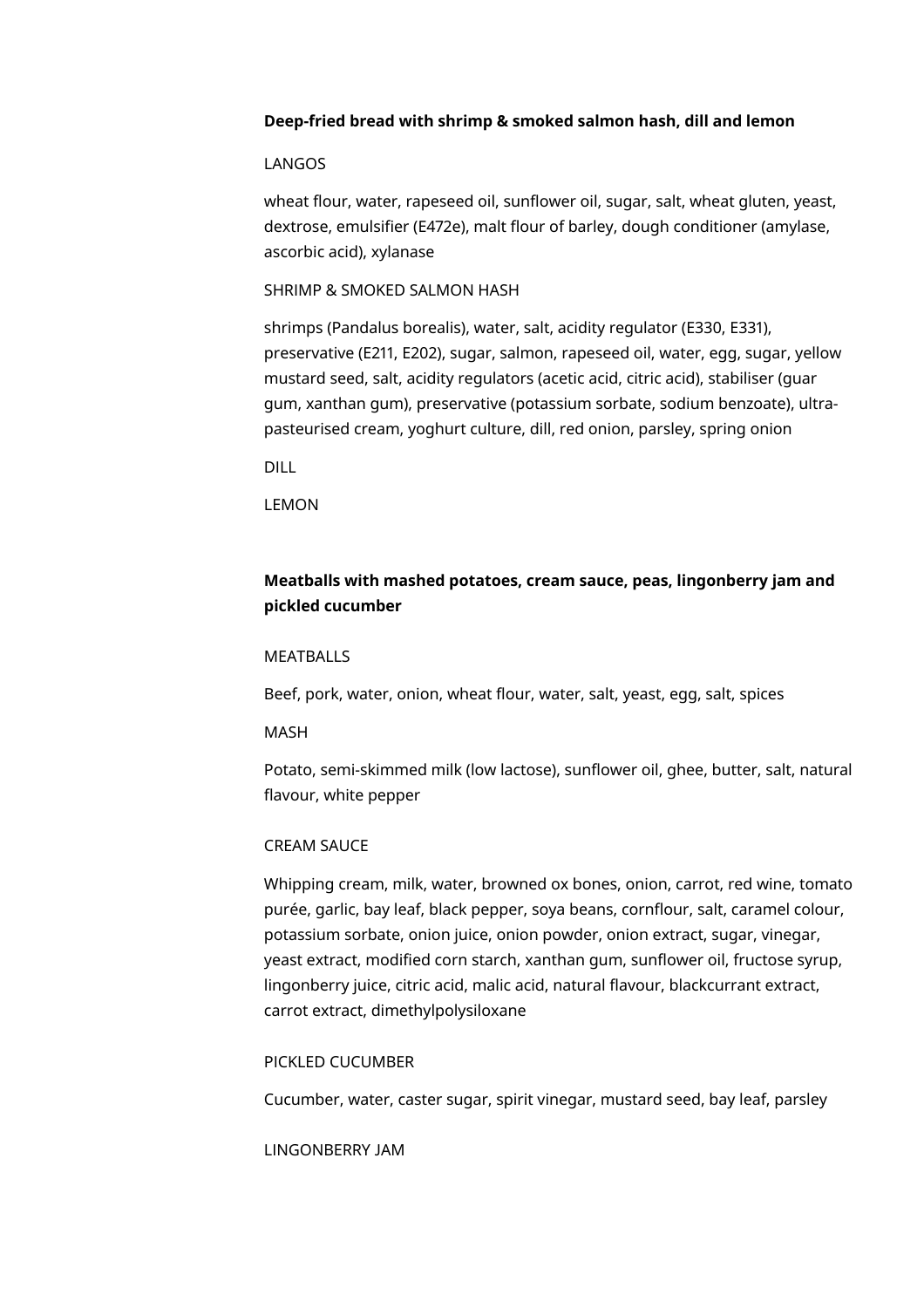Lingonberries, sugar, water, potassium sorbate, pectin, citric acid

PEAS

Green peas

PARSLEY

Curly parsley

# **Chicken balls with okra ragout, saffron rice, grilled bread, pickled vegetables and lemon yoghurt**

# CHICKEN MEATBALL

Minced chicken, water, onion, chicken skin, fried onion (onion, rapeseed oil), potato starch, salt, onion powder, white pepper, ginger powder, allspice

# OKRA RAGOUT

Tomatoes, tomato juice, citric acid, onion, garlic, okra, concentrated vegetable stock 67% (water, carrot juice, onion juice, leek juice), salt, yeast extract, sugar, flavour, parsnip, modified starch, thickener (xanthan gum), acid (citric acid), garlic, sunflower oil, apple cider vinegar 5% acetic acid, preservative (potassium disulphite), olive oil, coriander, cumin, black pepper

# SAFFRON RICE

Water, basmati rice, durum wheat, chickpeas, potato starch, salt, palm fat, yeast extract, sunflower oil, sugar, flavour, chicken extract 3.2%, maltodextrin, chicken fat 1.5%, caramelised sugar syrup, antioxidant (rosemary extract), onion, garlic, saffron, turmeric, rapeseed oil, water, white wine, sherry, salt, pepper extract and antioxidant (potassium hydrogen sulphite)

# PICKLED VEGETABLES

Water, cabbage, cornichons, carrot, tomato, green bell pepper, salt, red bell pepper, acidity regulator (acetic acid, citric acid), strong pepperoni, stabiliser (calcium chloride), preservative (sodium benzoate, potassium sorbate), natural garlic flavour

# GRILLED BREAD

wheat flour, water, rapeseed oil, stabiliser (E422), glucose (from wheat), salt, emulsifier (E471), raising agent (E450, E500), acidity regulator (E296)

# LEMON YOGHURT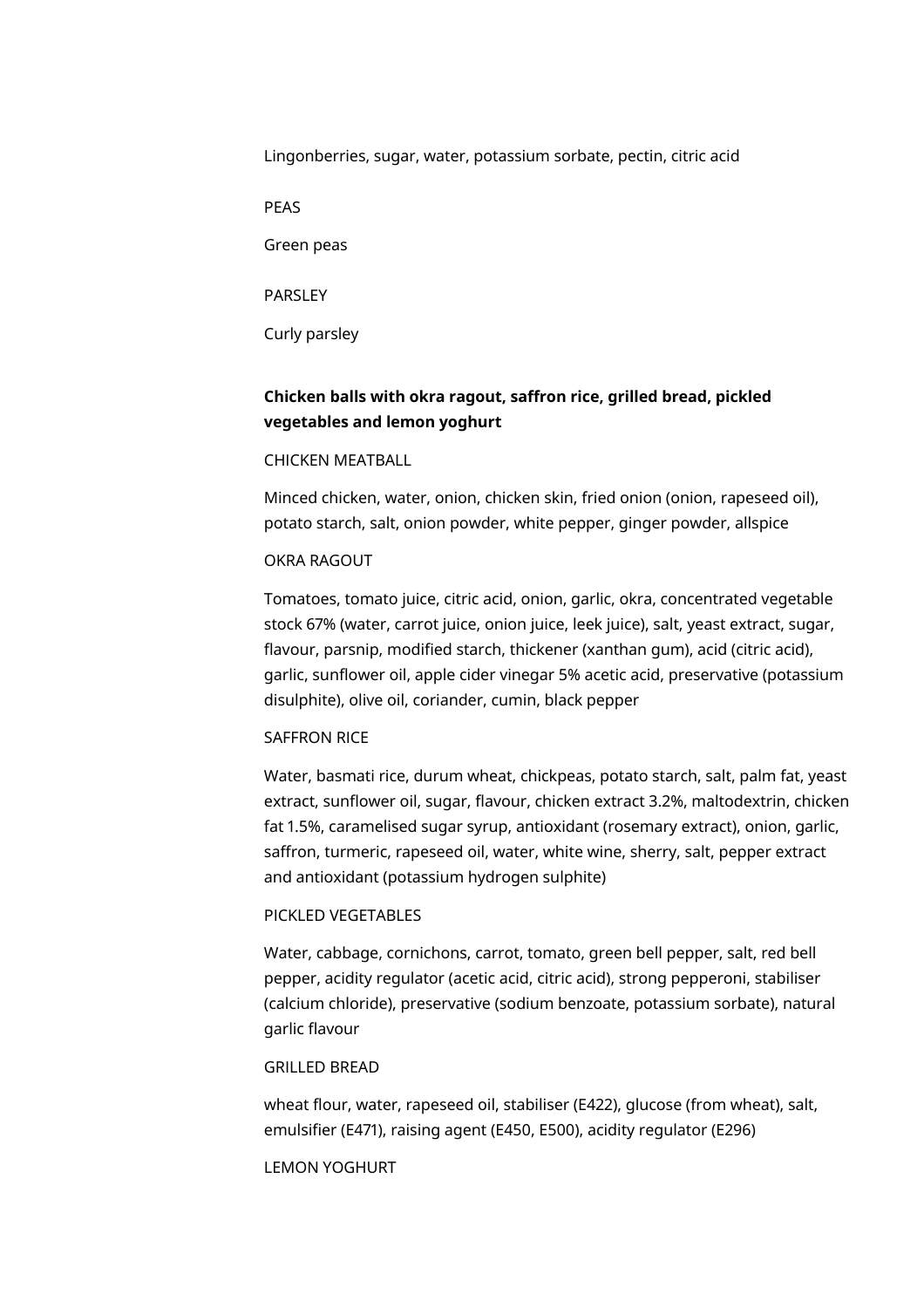Ultra-pasteurised cream, yoghurt culture, lemon, olive oil, garlic, cumin

# **Plant balls with fresh gnocchi, rich tomato sauce, rocket, parmesan and deep-fried capers**

# PLANT BALLS

Water, rapeseed oil, pea protein (8%), potato, rice flour, dextrose, salt, emulsifier (E471), sunflower oil, pea starch, pea protein, emulsifier (E461), fried onion, onion, OATS, vegetable oil (sunflower, rapeseed, coconut), spices (maltodextrin, salt, stabiliser (E414), acidity regulator E330), mushroom extract, dried apple, anticaking agent (E535), tomato powder, lemon juice concentrate, black pepper, allspice)

#### GNOCCHI

Potato purée 80% (water, potato flakes), wheat flour, corn starch, durum wheat flour, salt, acidity regulator (tartaric acid), natural flavour, olive oil, rapeseed oil, garlic, parsley, bay leaf, rosemary, thyme, oregano Produced in a factory that also handles milk and egg

#### TOMATO SAUCE

Tomatoes, tomato juice, tomato concentrate, antioxidant (citric acid), celery, onion, carrot, olive oil, garlic, mushroom stock 60% (water, mushroom extract 5.7%, butter mushrooms 1.0%), salt, sugar, onion juice concentrate, maltodextrin, modified corn starch, flavour, thickener (xanthan gum), garlic powder, bay leaf, black pepper, vegetable stock 67% (water, carrot juice, onion juice, leek juice), yeast extract, flavour, parsnip, modified starch, sunflower oil, soya beans, potassium sorbate

PARMESAN

Unpasteurised milk, salt, rennet

ROCKET

DEEP-FRIED CAPERS

Capers, water, vinegar, salt, rapeseed oil, sunflower oil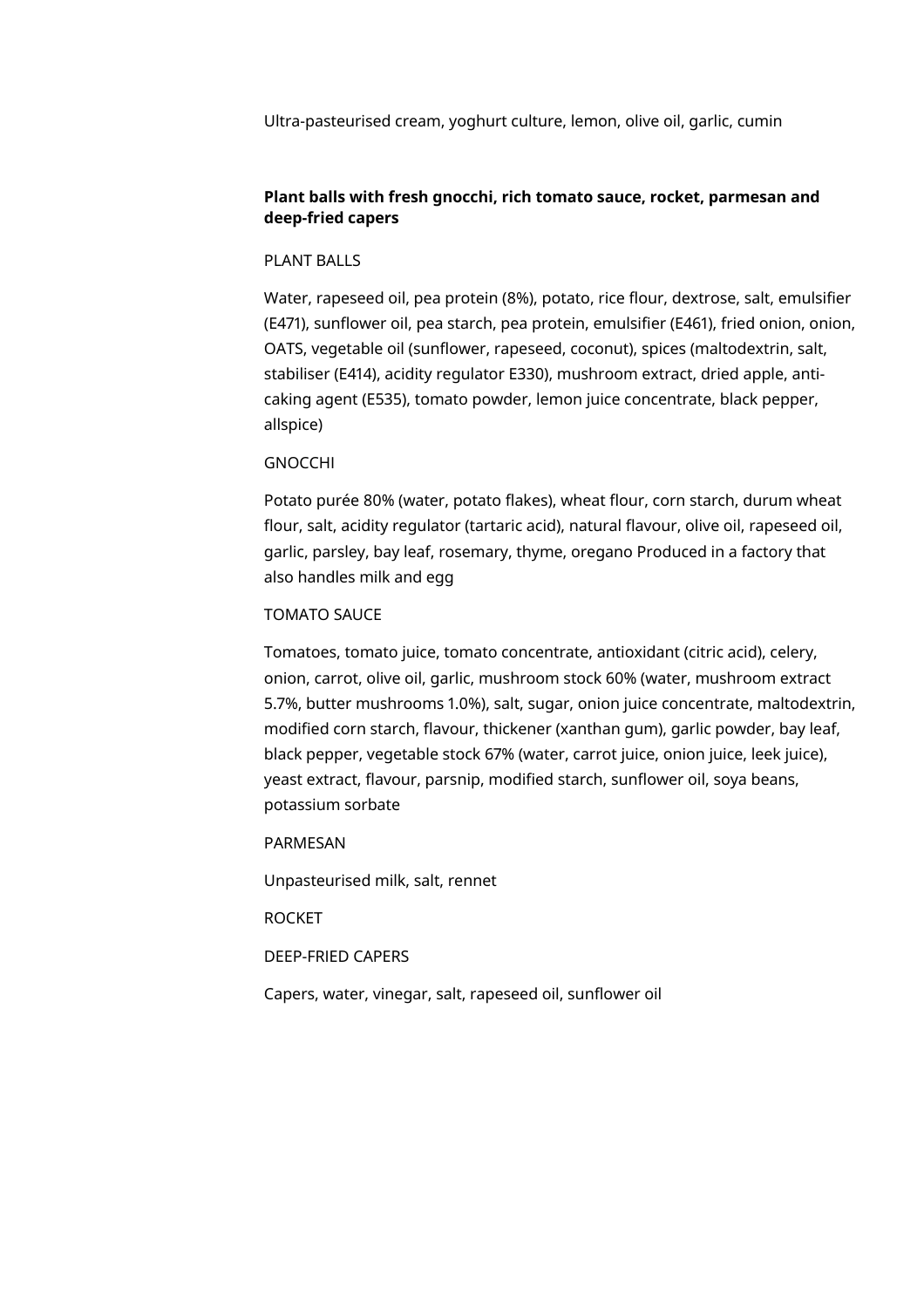# **Veggie balls with exotic salad, plantain fritter, coconut yoghurt and lime**

# VEGGIE BALLS

Chickpeas, green peas, carrot, red pepper, sweetcorn, kale, pea protein, onion, rapeseed oil, pea starch, salt, brown sugar, thickener (E461), yeast extract, sage, bay leaf, dried parsley, flavourings, spices, herbs, chilli, cumin, garlic, dextrose, onion, salt, oregano, yeast extract, potato starch, potato fibre, anti-caking agent (silicon dioxide), spice extract (paprika)

# EXOTIC SALAD

Cabbage, papaya, mango, pineapple, pomegranate, lime

## PLANTAIN FRITTER

Banana, rapeseed oil, sunflower oil, water, lime, salt

# COCONUT YOGHURT

Water, OATS, rapeseed oil, potato starch, potato protein, acid (malic acid, lactic acid), stabiliser (pectin), calcium carbonate, calcium phosphate, iodised salt, vitamins (D2, B12), coconut, coconut extract

SPRING ONION

CHILLI

# **Sugar-salted salmon fillet with seasonal vegetables, dill-creamed potatoes and grilled lemon**

SALMON FILLET

salmon, sugar, salt

# CREAMED POTATOES

Potato, milk (lactase enzyme, vitamin D, ultra-pasteurised), kernel wheat flour, dough conditioner (ascorbic acid), pasteurised cream, water, white wine, sherry, salt, pepper extract and antioxidant (potassium hydrogen sulphite), nutmeg, mustard seed, spirit vinegar, acidity regulator (citric acid), dill, horseradish

SEASONAL VEGETABLES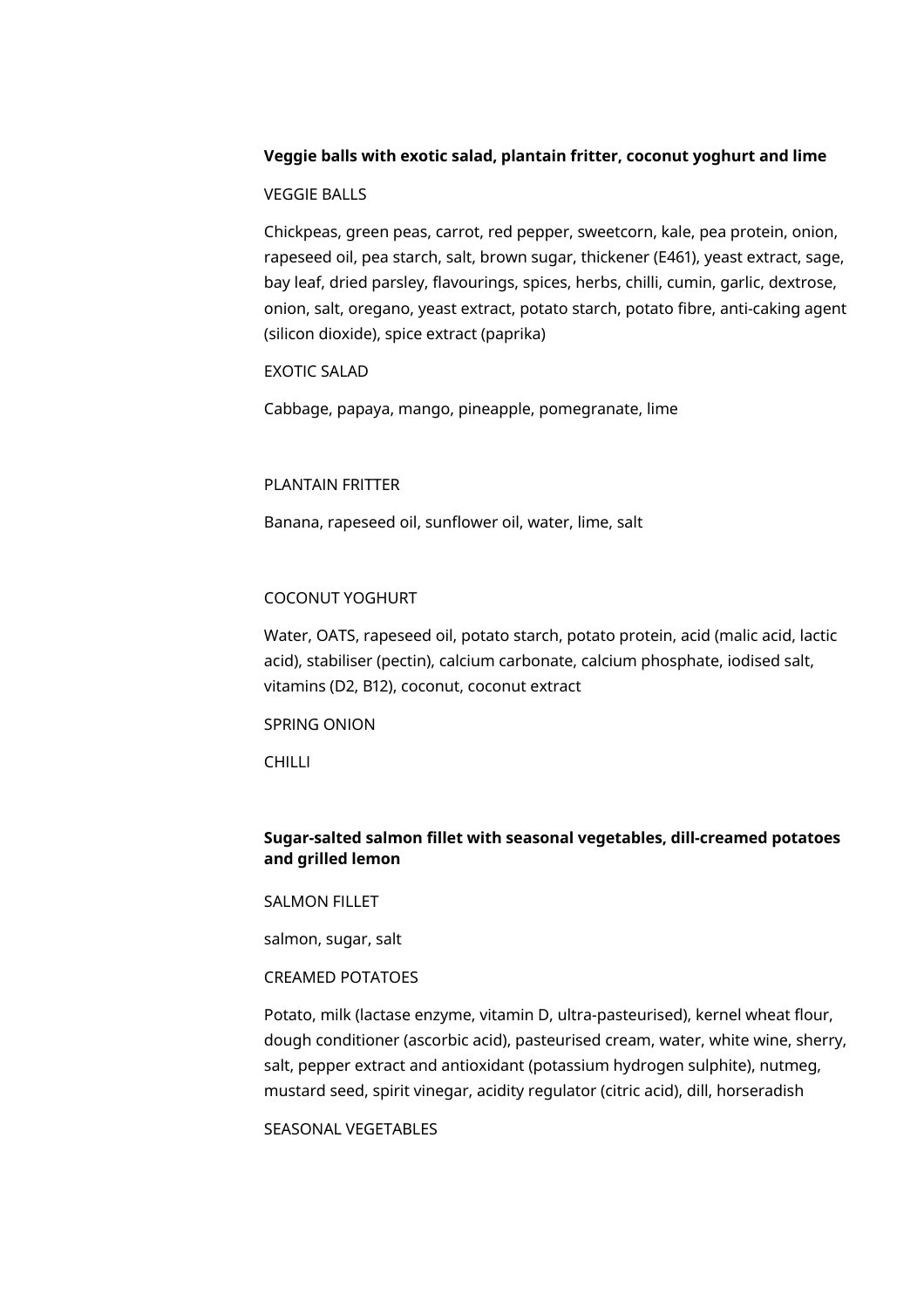Asparagus, wax beans, green beans, soya beans, black beans, rapeseed oil, coconut oil, palm oil, salt, parsley, chilli, fried garlic, black pepper

GRILLED LEMON

PEA SHOOTS

HORSERADISH

# **Poké bowl**

SALAD

Red cabbage, black rice, soya beans, mango, spring onion, cucumber, avocado, carrot, black radish

PICKLED GINGER

Ginger, water, sugar, vinegar essence

SMOKED SALMON

Salmon fillet, salt

# DRESSING

Mayonnaise (Swedish pressed rapeseed oil, water, egg, sugar, yellow mustard seed, salt, acidity regulators (acetic acid, citric acid), stabiliser (guar gum, xanthan gum), preservatives (potassium sorbate, sodium benzoate), sriracha (chilli 61%, liquid sugar 25% (sugar 67 %, water 33%), salt 5.1%, garlic 5.0%, water 2.86%, flavour enhancer: E621 0.5%, stabiliser (E415 0.3%), acidity regulator (E260 0.1%, E330 0.05%), preservative (E202 0.09%)), salt

SESAME SEEDS

# **Club salad with chicken, 'French Fries' crisps, parma chips and crostini.**

SALAD

Crispy lettuce, kale, tomato, carrot, red onion, parsley

DEEP-FRIED POTATOES

Potato, rapeseed oil, salt

# **CHICKEN**

Chicken breast fillet, potato starch, salt, black pepper, rapeseed oil, dextrose, black pepper extract, chicken stock

## AIR-DRIED HAM

Pork, salt, spices, dextrose, glucose syrup, sugar, sodium ascorbate, sodium nitrite, potassium nitrate, starter culture

GRANA PADANO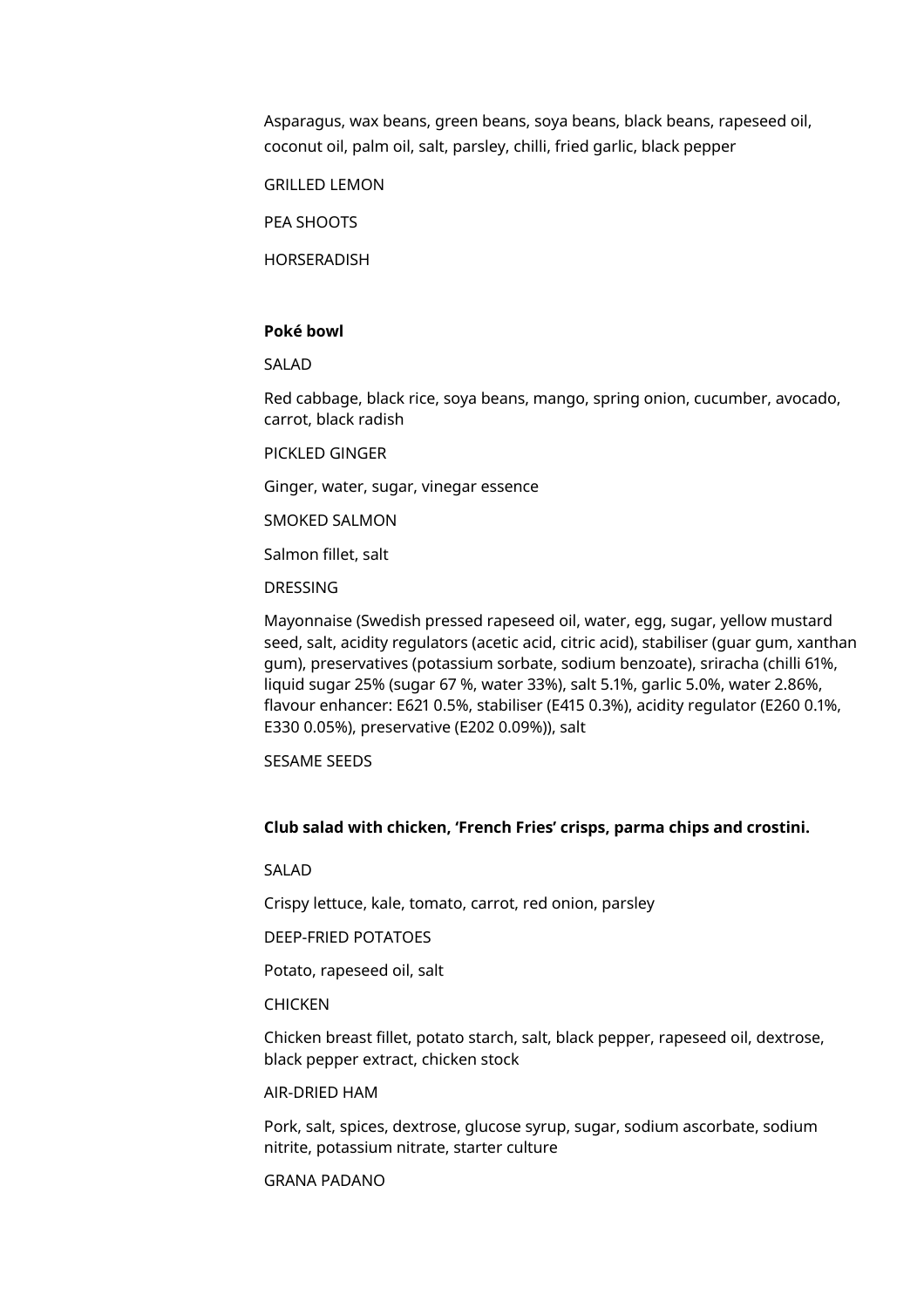Unpasteurised milk, rennet, salt, preservative (lysozyme (E1105 egg protein))

CAPERS

Caper berries, water, vinegar, sea salt, rapeseed oil

#### MAYONNAISE

Swedish pressed rapeseed oil, water, egg, sugar, yellow mustard seed, salt, acidity regulators (acetic acid, citric acid), stabiliser (guar gum, xanthan gum), preservatives (potassium sorbate, sodium benzoate)

**CROUTONS** 

wheat flour, yeast, water, salt, rapeseed oil

# **Oriental beef salad**

SALAD

Napa cabbage, cucumber, carrot, sugar snap peas, spring onion, red cabbage, coriander

PICKLED GINGER

Ginger, water, sugar, vinegar essence

**BEFF** 

Flank steak, salt, pepper

GLASS NOODLES

Mung beans, water

SESAME SEEDS

DRESSING

Rapeseed oil, fish sauce (anchovy extract, salt, sugar), rice vinegar (water, rice, alcohol), sweet chilli sauce (sugar, water, vinegar, red chillies, garlic, modified starch, salt, xanthan gum (E415), paprika), lime, ginger

#### **Pasta salad with olives, baby-leaf spinach, parsnip and pesto.**

SALAD

Baby leaf spinach, oak leaf lettuce, red cabbage, red onion, parsnip

PASTA

Durum wheat, semolina, water, sunflower oil, salt

SUNFLOWER SEEDS

KALAMATA OLIVES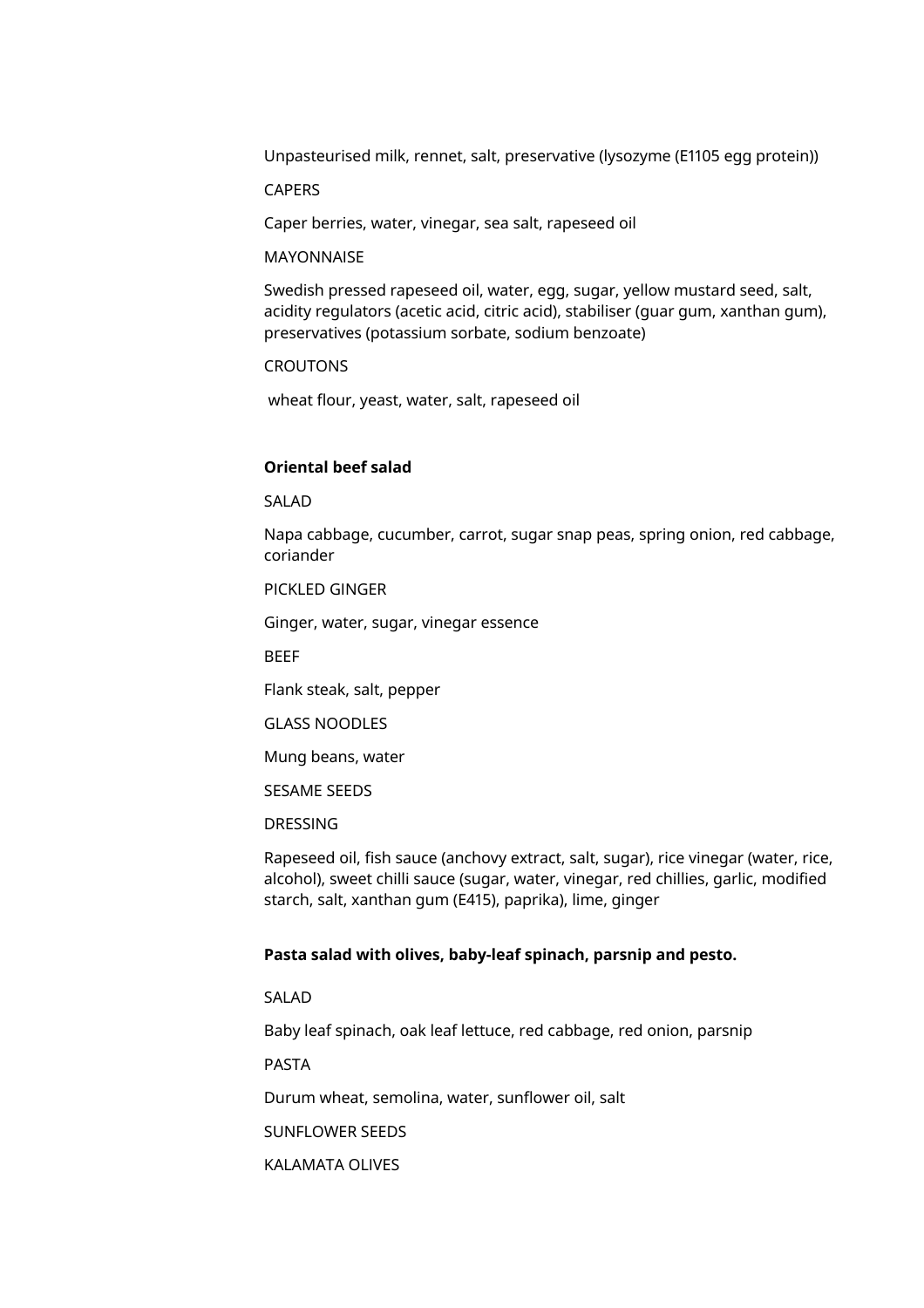#### LIKE KEBAB

Water, soy protein concentrate, rapeseed oil, sea salt, palm fat, dextrose, vinegar, cane sugar, spice extract, antioxidant, ascorbic acid, salt, maltodextrin, natural flavour, garlic, chilli, parsley

# PESTO

Sunflower seeds, garlic, chilli, rosemary, thyme, rapeseed oil, salt

# **Roast beef salad with pickled cucumber, capers, black radish and remoulade sauce.**

# SALAD

Napa cabbage, leek, potato, black radish, cherry tomatoes, horseradish, flat-leaf parsley

#### ROAST BEEF

Top rump of beef, salt, oregano, onion, tomato, chillies, ginger, paprika, black pepper, cumin, garlic, fenugreek, caraway, lovage, dextrose, spice extract (paprika)

# PICKLED CUCUMBER

Cucumber, water, caster sugar, spirit vinegar, mustard seed, bay leaf, parsley

**CAPERS** 

Capers, water, vinegar, salt

# DRESSING

Mayonnaise (rapeseed oil, egg, water, mustard (water, mustard seed, sugar, vinegar, salt, spices), sugar, salt, vinegar, stabiliser (E415, E412), acidity regulator (E330), preservative (E202, E211), salad pickles (cucumber, sugar, vinegar, salt, dried onion, carrot, kohlrabi, water, mustard seed, preservative (E202, E211)), yellow onion, parsley, lemon, curry (coriander, turmeric, fenugreek seeds, fennel, ginger, cumin, black pepper, cayenne pepper, garlic, cloves, cinnamon)

#### **Salmon salad with boiled egg, rye breadcrumbs, broccoli and black beans.**

SALAD

Napa cabbage, cucumber, potato, red onion, broccoli, fennel, black beans

MIXED HERBS

Dill, chives, red onion, parsley

EGG

RYE BREADCRUMBS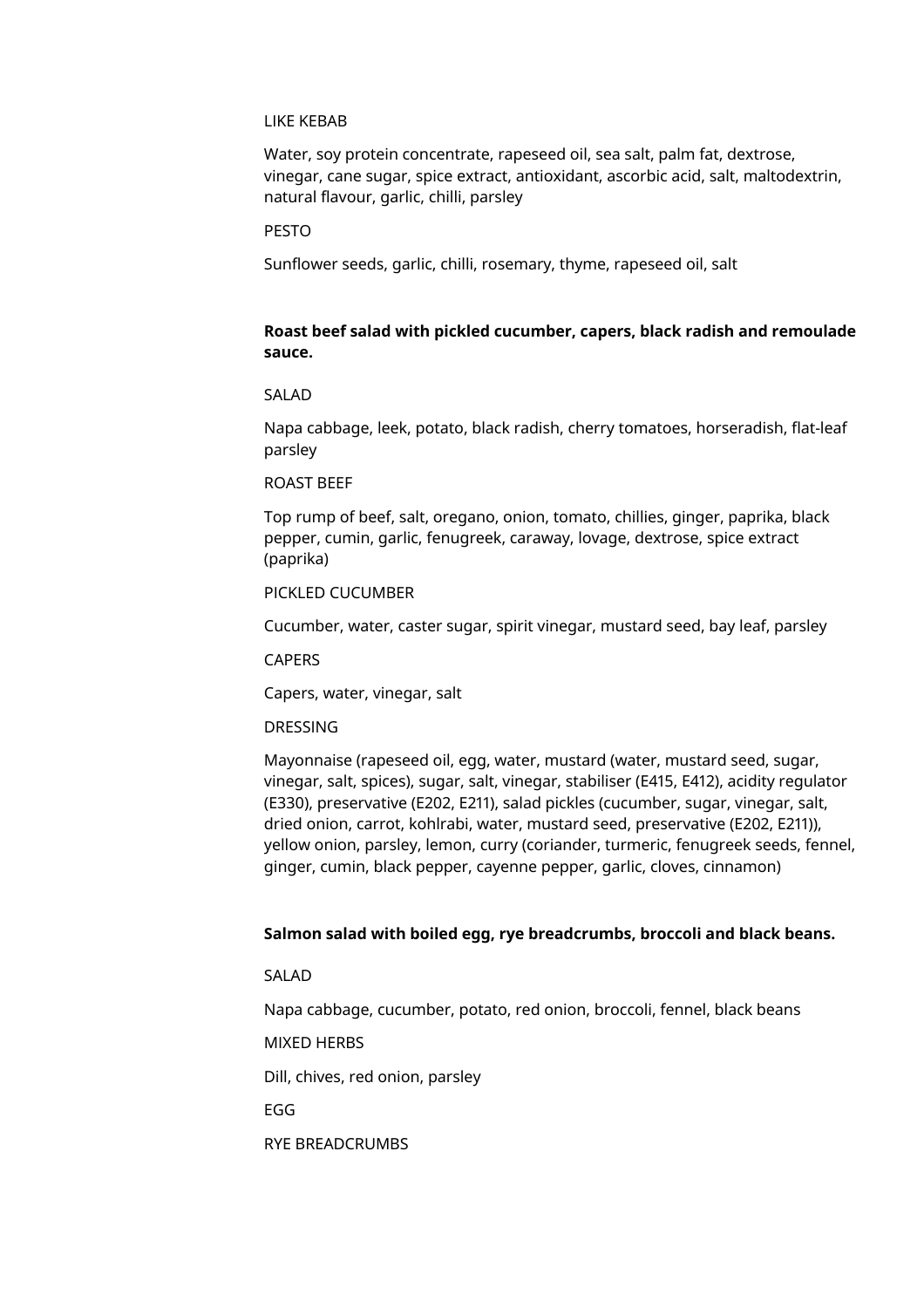wheat flour, wheat flakes, rye flakes, rye flour, sunflower seeds, wheat starch, linseeds, barley malt, rye sourdough powder, salt, dry yeast

#### **MAYONNAISE**

Swedish pressed rapeseed oil, water, egg, sugar, yellow mustard seed, salt, acidity regulators (acetic acid, citric acid), stabiliser (guar gum, xanthan gum), preservatives (potassium sorbate, sodium benzoate)

# GREEK YOGHURT

Skimmed milk, vegetable fat (palm kernel oil), milk protein, modified starch (maize, tapioca), yoghurt culture, stabiliser (gelatine 0.2% (animal))

SMOKED SALMON

Salmon fillet, salt

OLIVE OIL

# **Shrimp salad with boiled egg, pickled red onion, broccoli and beetroot.**

#### SALAD

Napa cabbage, rocket, potato, beetroot, broccoli, dill, parsnip, lemon

#### PICKLED RED ONION

Red onion, water, spirit vinegar, mustard seed, bay leaf, jam sugar (sugar, gelling agent (pectin), acidity regulator (citric acid, sunflower), preservative (potassium sorbate))

EGG

# SHRIMPS

Shrimps (Pandalus borealis), water, salt, acidity regulators (E330, E331), preservatives (E211, E202), sugar.

# **Sandwich cake**

#### **BREAD**

Plain flour, water, sifted rye flour, E471, flavour, antioxidants, citric acid, colouring, dark brown syrup, yeast, sugar, sugar beet fibre

#### SEAFOOD HASH FILLING

Rapeseed oil, surimi, fish, water, tapioca starch, salt, sugar, sunflower oil, egg white, crab flavour, crab extract, colouring (E120, E160c, E170), shrimps, seaweed pearls (1.6% seaweed extract), flavour, spices, preservatives (E202, E211), stabiliser (E415), antioxidant (E330), colouring (E160c), egg yolk, dill, mustard seed, spirit vinegar, vinegar, chilli, dried shrimp powder, fish powder, tomato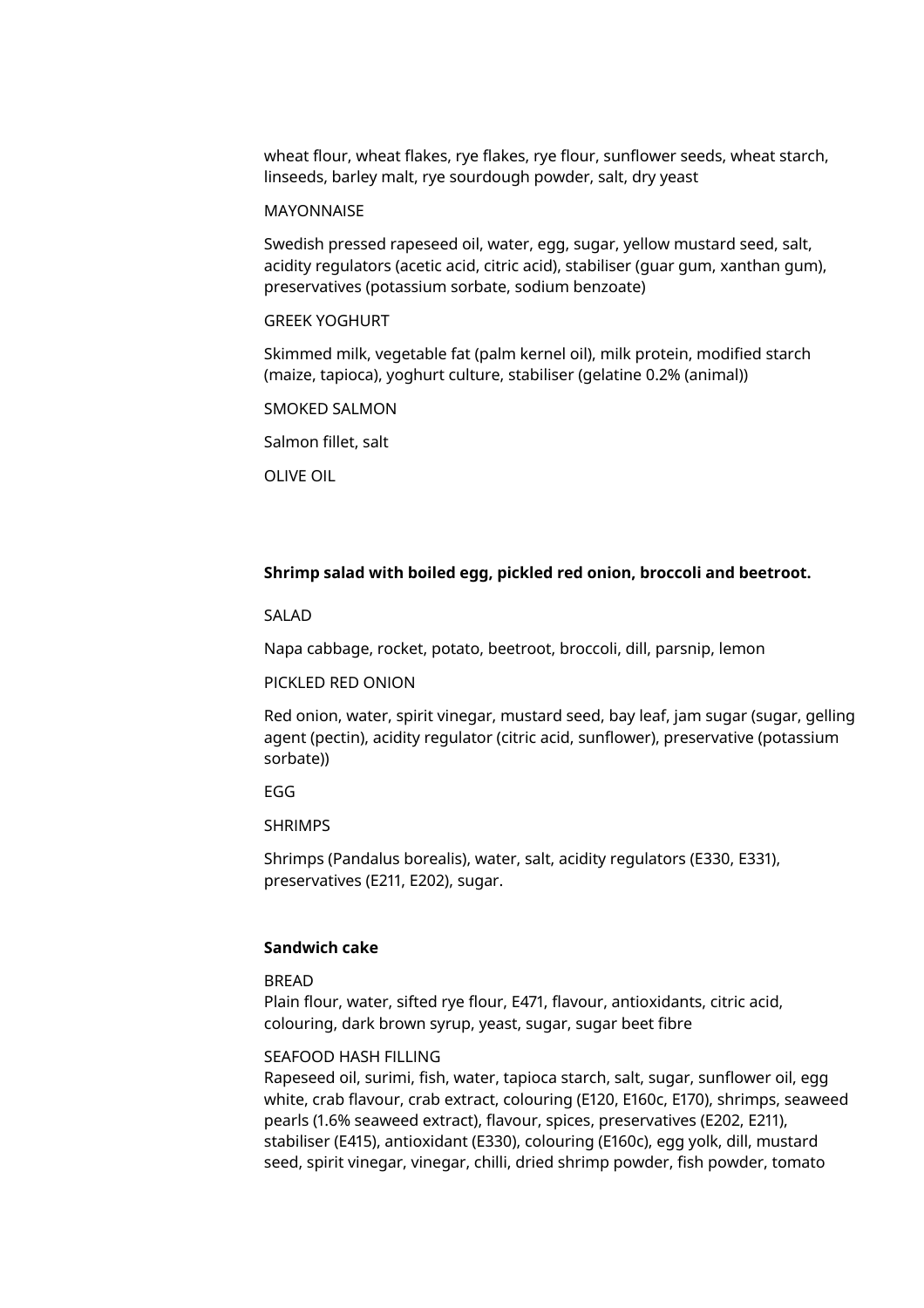powder, dextrose, crab extract, white pepper, shrimp flavour, thickener (E415, E1442), acidity regulator (E330)

# HAM FILLING

Ham, water, salt, maltodextrin, dextrose, natural flavours, stabilisers (E451, E450, E407), antioxidants (E331, E301), preservative (E250), smoke flavouring, red onion, vinegar, Dijon mustard, egg yolk, yoghurt

GARNISH Varies by season

#### **Oven pancake with fried pork and lingonberries**

Or

#### **Oven pancake with jam and cream**

OVEN PANCAKE Buttermilk, wheat flour, egg, buttermilk powder, powdered egg white, salt with iodine, rapeseed oil.

LINGONBERRY JAM Lingonberries, sugar, water, potassium sorbate, pectin, citric acid.

#### FRYING PORK

Pork, water, salt, glucose syrup, meat broth, stabiliser (E450), antioxidant (E331, E301), dextrose, preservative (E250).

#### Alternative

WHIPPED CREAM Pasteurised cream.

JAM Strawberries, jam sugar, lemon.

#### **Fish figures with mashed potato, vegetables and remoulade sauce**

#### FISH FIGURES

**F**ish, breadcrumbs (wheat flour, yeast, salt, spices (turmeric, paprika)), rapeseed oil, water, wheat flour, wheat starch, salt, rice flour, baking powder (e450, e500, wheat starch), sugar, onion powder and spices (white pepper, garlic).

#### MASHED POTATO

Potato, semi-skimmed milk (low lactose), sunflower oil, ghee, butter, salt, natural flavour, white pepper.

#### VEGETABLES

Wax beans, green beans, SOYA beans, black beans, rapeseed oil, coconut oil, palm oil, salt, parsley, chilli, fried garlic, black pepper.

# REMOULADE SAUCE

Water, rapeseed oil, cabbage, sugar, vinegar, cauliflower, cucumber, modified starch, spices (contains MUSTARD), pasteurised EGG yolks, onion, salt, thickeners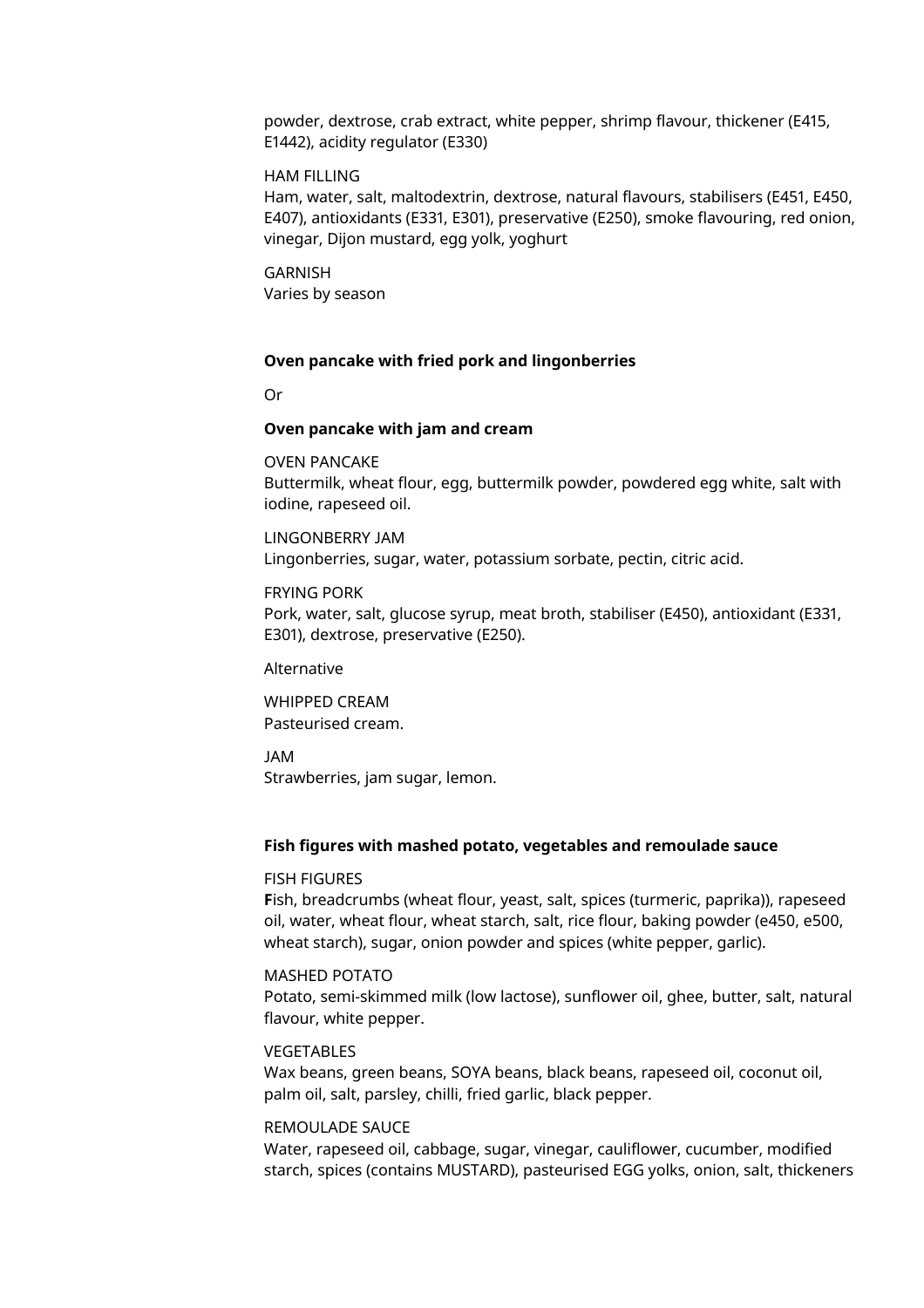(E410, E415), acidity regulator (E296), preservative (E211, E202), antioxidant (E385), pH below 4.5.

# **Pasta with tomato sauce**

PASTA Durum wheat, semolina, water, sunflower oil, salt.

# TOMATO SAUCE

Tomatoes, tomato juice, tomato concentrate, antioxidant (citric acid), celery, onion, carrot, olive oil, garlic, mushroom stock 60% (water, mushroom extract 5.7%, butter mushrooms 1.0%), salt, sugar, onion juice concentrate, maltodextrin, modified corn starch, flavour, thickener (xanthan gum), garlic powder, bay leaf, black pepper, vegetable stock 67% (water, carrot juice, onion juice, leek juice), yeast extract, flavour, parsnip, modified starch, sunflower oil, SOYA beans, potassium sorbate.

#### **Children's pasta with tomato sauce**

PASTA Durum wheat, semolina, water, sunflower oil, salt

TOMATO SAUCE Tomato purée, sugar, onion, citric acid

CHEESE

Pasteurised milk, salt, starter culture, milk coagulating enzyme (rennet), surface finishing agent (E202)

# **Skagen shrimp hash on sourdough bread**

#### SKAGEN SHRIMP HASH

Rapeseed oil, crabfish MSC (whitefish, water, tapioca starch, salt, sugar, sunflower oil, egg white, crab flavour, crab extract, colouring), shrimps MSC, lumpfish roe MSC, sherry, preservatives E202 and E211, thickeners E415 and E1448, acidity regulator E330, colourings E120 and E160a, spirit vinegar, egg powder, dill, mustard seed, vinegar, cayenne pepper, fish powder, tomato powder, dextrose, white pepper, maltodextrin

#### SOURDOUGH BREAD

Water, wheat flour, durum wheat, wheat sourdough, salt, yeast. May contain traces of almonds and walnuts.

HERB OIL Rapeseed oil, thyme, rosemary, parsley, chilli, garlic, vinegar, salt, pepper

GARNISH Salad, chives, red onion, lemon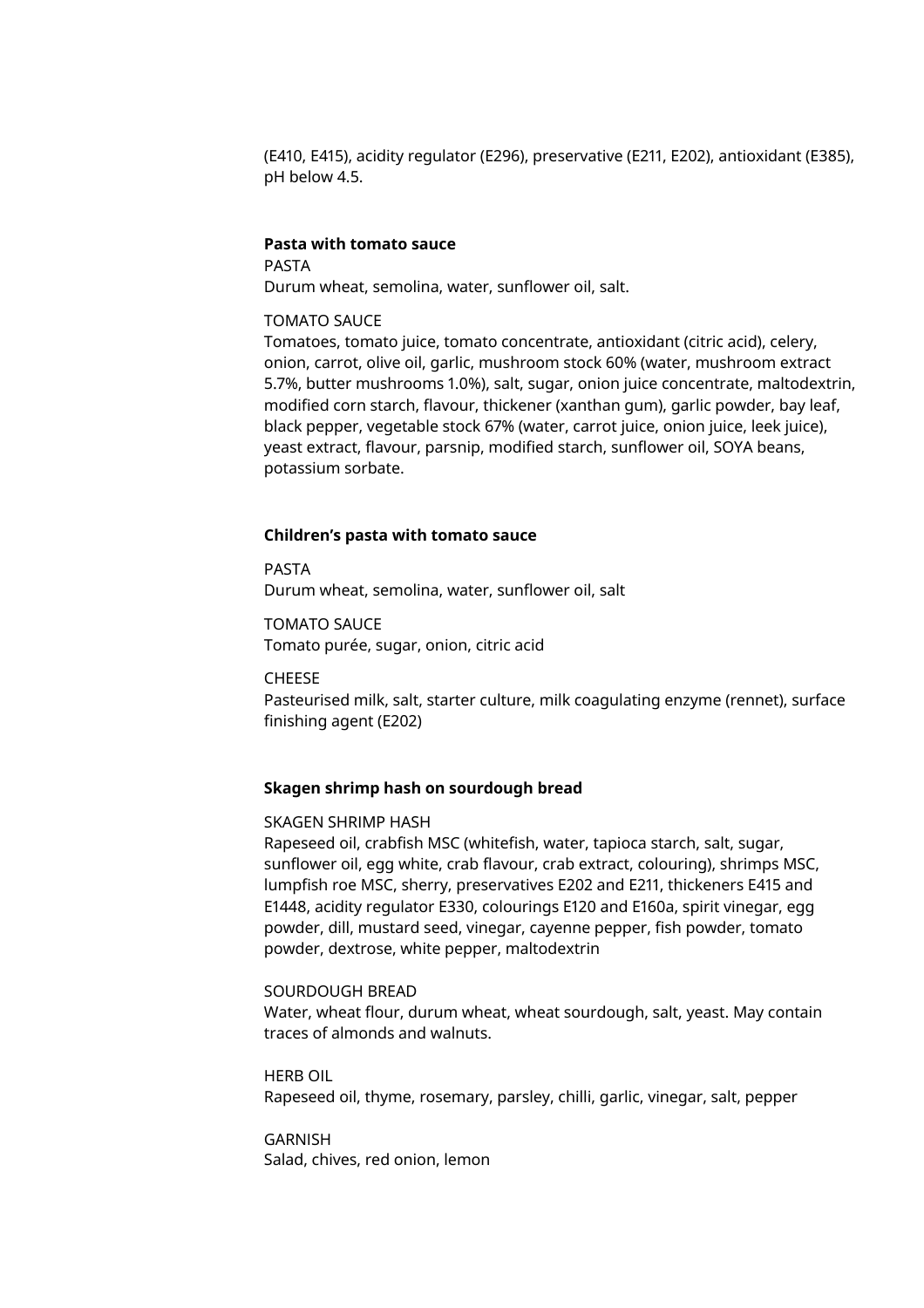Butter

# **Sourdough roll with cheese**

#### ROLL

Water, wheat flour, wheat sourdough (wheat flour and water), durum wheat flour, granary flour, salt, malt syrup, yeast. Whole grain 3%, of which dry weight 3.3%. May contain traces of nuts.

# CHEESE

Milk, salt, starter culture, microbial milk coagulating enzyme

#### BUTTER

Pasteurised milk, pasteurised cream, milk protein, acidity regulator: citric acid, thickener: fruit kernel flour, preservative: potassium sorbate, natural flavour

Cucumber

# **Veggi wrap**

#### SWEDISH FLATBREAD

Wheat flour, sifted rye flour, sourdough (rye)\* (11.2%), water, syrup, sugar, wheat gluten, rapeseed oil, salt, emulsifier (E472e), yeast, baking powder (ammonium carbonate), fructose, malt flour (barley), dough conditioner (ascorbic acid), enzyme

# **HOUMOUS**

Chickpeas, water, sesame paste, rapeseed oil, salt, acidity regulator: citric acid, garlic powder, (E202)

#### DILL PICKLES

Cucumber, mustard seed, water, salt, vinegar, sugar, (E330), stabiliser (calcium chloride), spice extracts, preservative (potassium sorbate)

# VEGGIE BALLS

Chickpeas, green peas, carrot, red pepper, maize, kale, pea protein, onion, rapeseed oil, pea starch, salt, brown sugar, thickener (E461), yeast extract, sage, bay leaves, dried parsley, flavourings, spices, herbs

Spring onion

Avocado

#### **Cheese curd cake with whipped cream and strawberry jam**

# CHEESE CURD CAKE

Skimmed milk, rapeseed and coconut oil, egg, wheat flour, sugar, sweet almonds, bitter almonds, emulsifier (E471), rennet, calcium chloride

JAM

Strawberries, jam sugar, lemon